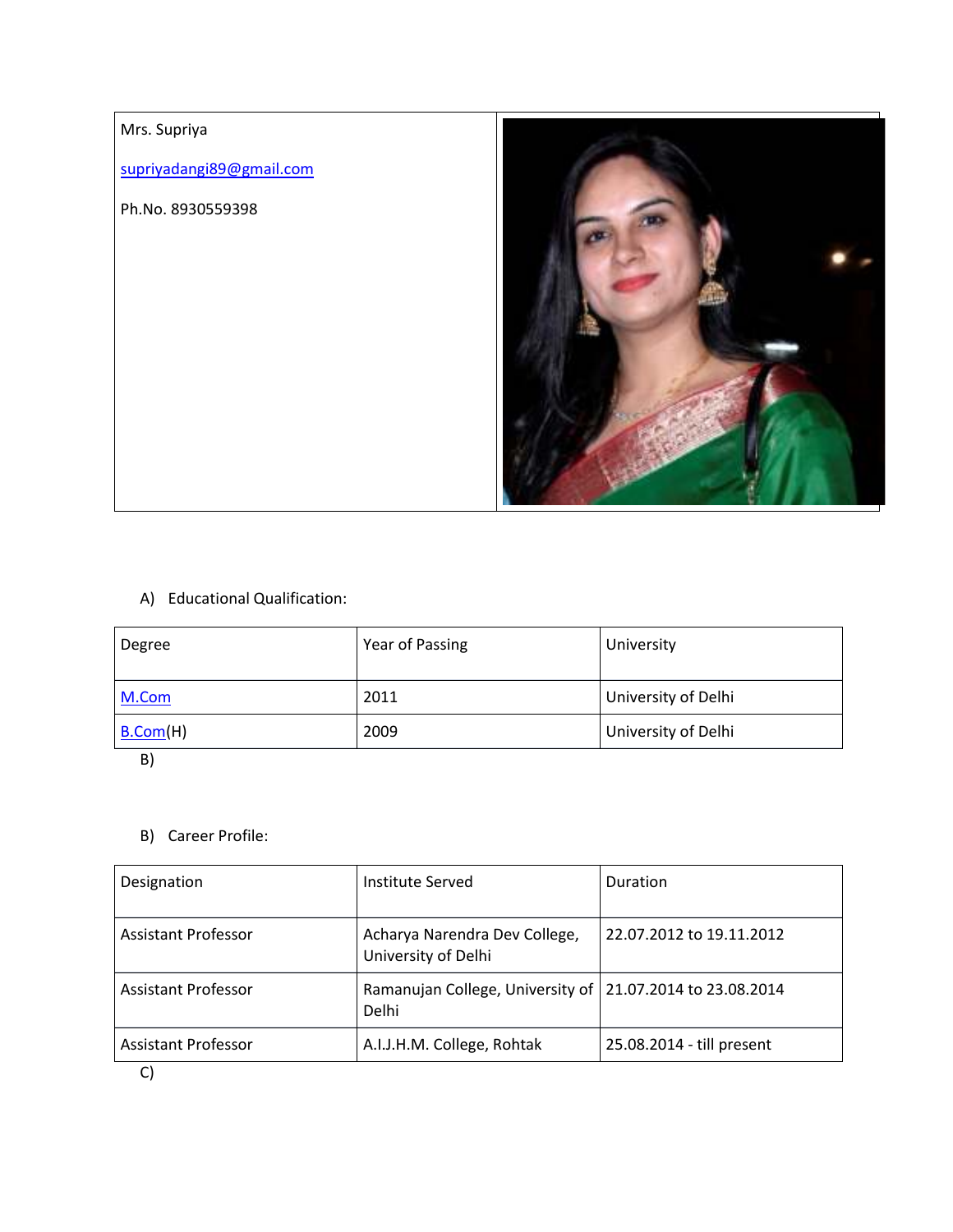# C) Projects Undertaken: None

| Title Of Project | Duration | <b>Funding Agency</b> | <b>Statues</b> |
|------------------|----------|-----------------------|----------------|
|                  |          |                       |                |
|                  |          |                       |                |

D)

### D) Research Papers published :

| S.No. | Title of the Paper                                | Name of Journal                                                                           | Year of Publication |
|-------|---------------------------------------------------|-------------------------------------------------------------------------------------------|---------------------|
|       | "Inclusive Growth : What does it Include?"        | International Journal of<br>Enhanced Research in<br>Management & Computer<br>Applications | 2016                |
| 2     | Workers' Participation in Management in<br>India" | International Journal of<br>Enhanced Research in<br>Management & Computer<br>Applications | 2016                |

E)

## F) Participation in Conferences/Seminars/Workshops:

| S.No. | Title of the Paper presented                                                                                 | Organised by                  | Date                    | National/Internati<br>onal |
|-------|--------------------------------------------------------------------------------------------------------------|-------------------------------|-------------------------|----------------------------|
|       | Misleading<br>Advertisements & their<br><b>Impact on Consumer</b><br>Behaviour: An<br><b>Empirical Study</b> | A.I.J.H.M.<br>College, Rohtak | 10th -11th Nov.<br>2016 | <b>National</b>            |
| 2     | Contribution of Past<br>Practices of India to the<br>Modern Business                                         | A.I.J.H.M.<br>College, Rohtak | 15th-16th<br>Nov., 2016 | International              |